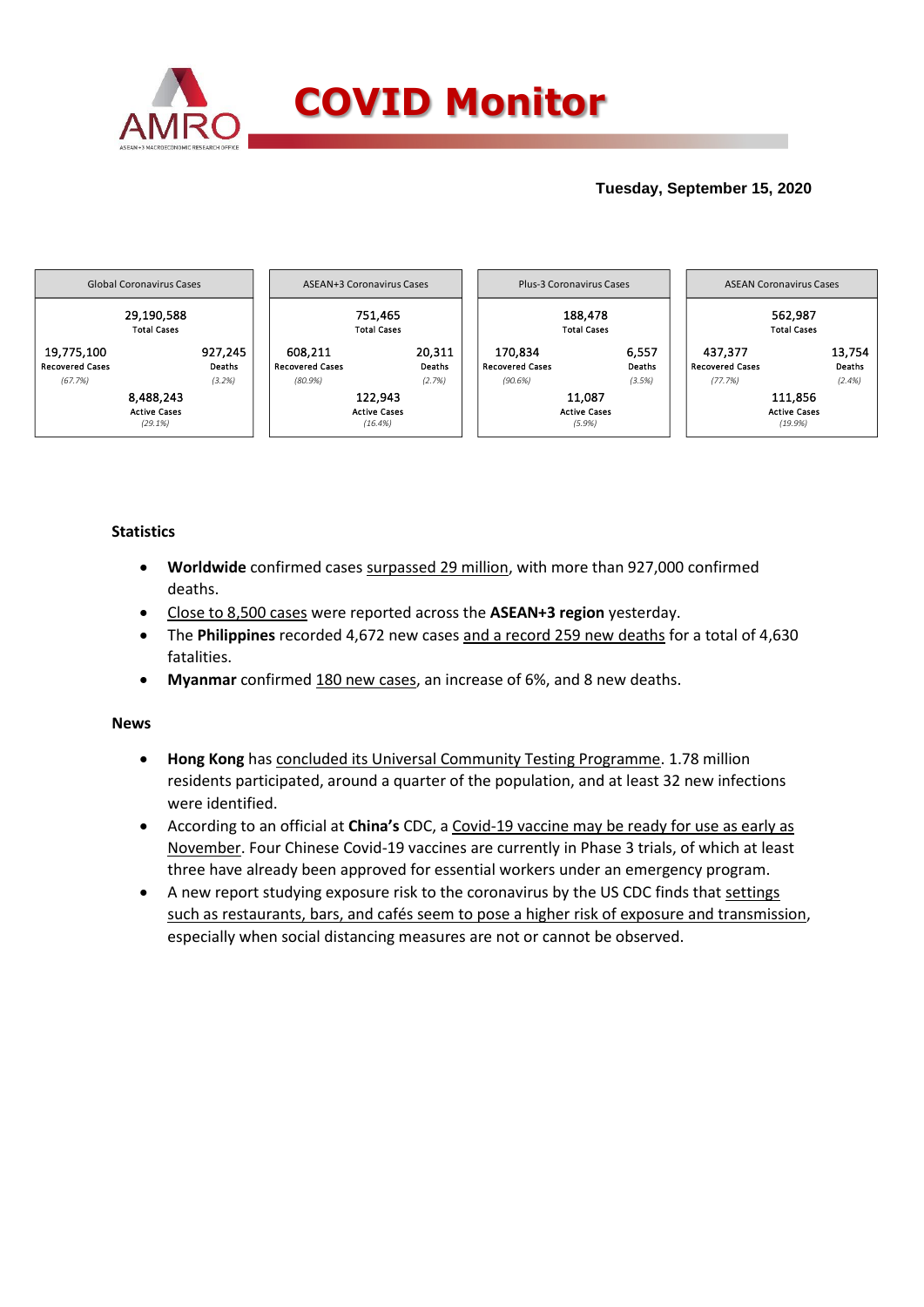

## Overview of Confirmed COVID-19 Cases

| Economy              | <b>Total</b><br><b>Cases</b> | Cases per 1M<br>Population | <b>New</b><br>Cases | <b>New Cases per</b><br>1M Pop. | <b>New Cases</b><br>$(7$ -day avg) $1$ | <b>ANew</b><br>Cases     | ∆% New<br>Cases | <b>Total</b><br><b>Deaths</b> | <b>New</b><br><b>Deaths</b> | <b>Fatality</b><br>Rate (%) | <b>Total</b><br>Recovered | <b>Recovery</b><br>Rate $(%)2$ | <b>Active</b><br>Cases |
|----------------------|------------------------------|----------------------------|---------------------|---------------------------------|----------------------------------------|--------------------------|-----------------|-------------------------------|-----------------------------|-----------------------------|---------------------------|--------------------------------|------------------------|
| Global               | 29,190,588                   |                            | 287,835             |                                 |                                        | 144,118                  | 1.0             | 927,245                       | 4,508                       | 3.2                         | 19,775,100                | 67.7                           | 8,488,243              |
| ASEAN+3              | 751,465                      |                            | 8,468               |                                 |                                        | 581                      | 1.1             | 20,311                        | 397                         | 2.7                         | 608,211                   | 80.9                           | 122,943                |
| Plus-3               | 188,478                      |                            | 396                 |                                 |                                        | $-182$                   | 0.2             | 6,557                         | 12                          | 3.5                         | 170,834                   | 90.6                           | 11,087                 |
| <b>ASEAN</b>         | 562,987                      |                            | 8,072               |                                 |                                        | 763                      | 1.5             | 13,754                        | 385                         | 2.4                         | 437,377                   | 77.7                           | 111,856                |
|                      |                              |                            |                     |                                 |                                        |                          |                 |                               |                             |                             |                           |                                |                        |
| China                | 85,202                       | 61                         | 8                   | 0.0                             |                                        | $-2$                     | 0.0             | 4,634                         | $\mathsf 0$                 | 5.4                         | 80,420                    | 94.4                           | 148                    |
| Hong Kong, China     | 4,971                        | 651                        | 14                  | 1.8                             |                                        | $-5$                     | 0.3             | 101                           | $\mathbf{1}$                | 2.0                         | 4,635                     | 93.2                           | 235                    |
| Japan                | 75,914                       | 604                        | 268                 | 2.1                             |                                        | $-172$                   | 0.4             | 1,455                         | $\overline{7}$              | 1.9                         | 66,901                    | 88.1                           | 7,558                  |
| Korea                | 22,391                       | 430                        | 106                 | 2.0                             |                                        | $-3$                     | 0.5             | 367                           | 4                           | 1.6                         | 18,878                    | 84.3                           | 3,146                  |
| Indonesia            | 221,523                      | 821                        | 3,141               | 11.6                            |                                        | $-495$                   | 1.4             | 8,841                         | 118                         | 4.0                         | 158,405                   | 71.5                           | 54,277                 |
| Malaysia             | 9,946                        | 299                        | 31                  | 0.9                             |                                        | $-16$                    | 0.3             | 128                           | $\mathbf 0$                 | 1.3                         | 9,203                     | 92.5                           | 615                    |
| Philippines          | 265,888                      | 2,416                      | 4,672               | 42.5                            |                                        | 1,319                    | 1.8             | 4,630                         | 259                         | 1.7                         | 207,504                   | 78.0                           | 53,754                 |
| Singapore            | 57,454                       | 10,076                     | 48                  | 8.4                             |                                        | $^{\rm -1}$              | 0.1             | 27                            | 0                           | 0.0                         | 56,802                    | 98.9                           | 625                    |
| Thailand             | 3,475                        | 51                         | 0                   | 0.0                             |                                        | $-2$                     | 0.0             | 58                            | $\mathbf 0$                 | 1.7                         | 3,312                     | 95.3                           | 105                    |
|                      |                              |                            |                     |                                 |                                        |                          |                 |                               |                             |                             |                           |                                |                        |
| Brunei Darussalam    | 145                          | 322                        | $\mathbf 0$         | 0.0                             |                                        | $\mathbf 0$              | 0.0             | 3                             | $\mathbf 0$                 | 2.1                         | 139                       | 95.9                           | 3                      |
| Cambodia             | 275                          | 16                         | 0                   | 0.0                             | wh.                                    | $\mathbf 0$              | 0.0             | 0                             | $\Omega$                    | 0.0                         | 274                       | 99.6                           | $\mathbf{1}$           |
| Lao PDR              | 23                           | $\overline{\mathbf{3}}$    | 0                   | 0.0                             |                                        | $\mathbf 0$              | 0.0             | $\mathbf 0$                   | $\mathbf 0$                 | 0.0                         | 22                        | 95.7                           | $\mathbf 1$            |
| Myanmar              | 3195                         | 60                         | 180                 | 3.4                             |                                        | $-39$                    | 6.0             | 32                            | 8                           | 1.0                         | 790                       | 24.7                           | 2,373                  |
| Vietnam              | 1,063                        | 11                         | 0                   | 0.0                             |                                        | $-3$                     | 0.0             | 35                            | $\mathbf 0$                 | 3.3                         | 926                       | 87.1                           | 102                    |
|                      |                              |                            |                     |                                 |                                        |                          |                 |                               |                             |                             |                           |                                |                        |
| Belgium              | 94,306                       | 8,188                      | 851                 | 73.9                            |                                        | $-126$                   | 0.9             | 9,996                         | $\mathsf 0$                 | 10.6                        | 18,737                    | 19.9                           | 65,573                 |
| France               | 404,564                      | 6,225                      |                     |                                 |                                        | $\overline{\phantom{a}}$ | . н.            | 30,790                        | 55                          | 7.6                         | 72,408                    | 17.9                           | 301,366                |
| Germany              | 263,222                      | 3,172                      | 1,485               | 17.9                            |                                        | 565                      | 0.6             | 9,356                         | $\overline{2}$              | 3.6                         | 234,017                   | 88.9                           | 19,849                 |
| Italy                | 288,761                      | 4,794                      | 1,008               | 16.7                            |                                        | $-448$                   | 0.4             | 35,624                        | 14                          | 12.3                        | 213,950                   | 74.1                           | 39,187                 |
| Netherlands          | 87,194                       | 5,046                      | 1,318               | 76.3                            |                                        | 151                      | 1.5             | 6,296                         | $\overline{a}$              | 7.2                         |                           | $\sim$                         |                        |
| Spain                | 593,730                      | 12,669                     | 27,404              | 584.7                           |                                        | 27.404                   | 4.8             | 29,848                        | 101                         | 5.0                         | 150,376                   | 25.3                           | 53,521                 |
| Switzerland          | 47,436                       | 5,486                      | 257                 | 29.7                            |                                        | $-218$                   | 0.5             | 2,025                         | $\overline{4}$              | 4.3                         | 39,600                    | 83.5                           | 5,811                  |
| United Kingdom       | 373,555                      | 5,554                      | 2,625               | 39.0                            |                                        | $-713$                   | 0.7             | 46,791                        | 9                           | 12.5                        |                           | $\sim$                         |                        |
| Brazil               | 4,345,610                    | 20,559                     | 15,155              | 71.7                            |                                        | 387                      | 0.3             | 132,006                       | 381                         | 3.0                         | 3,770,138                 | 86.8                           | 443,466                |
| Canada               | 140,098                      | 3,705                      | 1,458               | 38.6                            |                                        | 982                      | 1.1             | 9,229                         | 9                           | 6.6                         | 123,120                   | 87.9                           | 7,749                  |
| Chile                | 436,433                      | 22,429                     | 1,685               | 86.6                            |                                        | $-397$                   | 0.4             | 12,013                        | 64                          | 2.8                         | 407,725                   | 93.4                           | 16,695                 |
| Mexico               | 671,716                      | 5,285                      | 3,335               | 26.2                            |                                        | $-1,073$                 | 0.5             | 71,049                        | 228                         | 10.6                        | 564,053                   | 84.0                           | 36,614                 |
| Peru                 | 729,619                      | 22,228                     | 6,787               | 206.8                           |                                        | 625                      | 0.9             | 30,710                        | 184                         | 4.2                         | 566,796                   | 77.7                           | 132,113                |
| <b>United States</b> | 6,512,440                    | 19,672                     | 33,390              | 100.9                           |                                        | $-672$                   | 0.5             | 193,900                       | 412                         | 3.0                         | 2,474,570                 | 38.0                           | 3,843,970              |
|                      |                              |                            |                     |                                 |                                        |                          |                 |                               |                             |                             |                           |                                |                        |
| Australia            | 26,739                       | 1,029                      | 47                  | 1.8                             |                                        | 6                        | 0.2             | 816                           | $\pmb{0}$                   | 3.1                         | 23,577                    | 88.2                           | 2,346                  |
| India                | 4,846,427                    | 3,539                      |                     |                                 |                                        |                          | $\sim$          | 79,722                        | 1,136                       | 1.6                         | 3,780,107                 | 78.0                           | 986,598                |
| Iran                 | 404,648                      | 4,809                      | 2,619               | 31.1                            |                                        | 530                      | 0.7             | 23,313                        | 156                         | 5.8                         | 348,013                   | 86.0                           | 33,322                 |
| Russia               | 1,064,438                    | 7,260                      | 5,414               | 36.9                            |                                        | 53                       | 0.5             | 18,573                        | 56                          | 1.7                         | 876,152                   | 82.3                           | 169,713                |
| Saudi Arabia         | 326,258                      | 9,385                      | 607                 | 17.5                            |                                        | 6                        | 0.2             | 4,305                         | 37                          | 1.3                         | 303,930                   | 93.2                           | 18,023                 |
| South Africa         | 650,749                      | 10,897                     | 956                 | 16.0                            |                                        | $-623$                   | 0.1             | 15,499                        | 52                          | 2.4                         | 579,289                   | 89.0                           | 55,961                 |

Source: Haver Analytics, sourced from John Hopkins University; AMRO staff calculations.<br>Notes: New cases since previous day. ∆% refers to percentage change since previous day. Fatality rate measured as deaths per confirme

1/ Since January 31, 2020. 2/ Recovery rate is a proxy for the stage of the cycle.